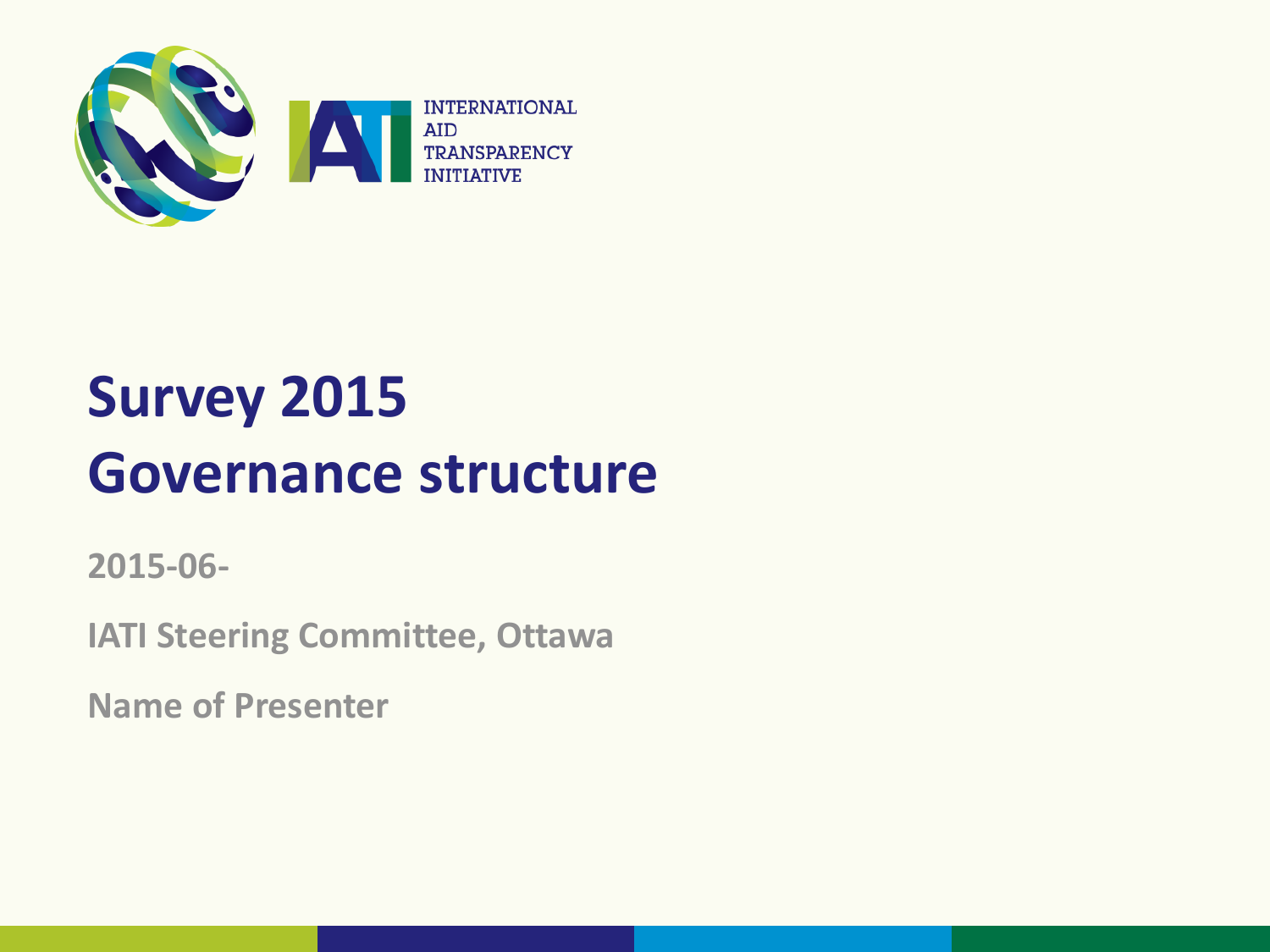### **Are you familiar with the decision-making arrangements of the SC membership between inperson meetings?**



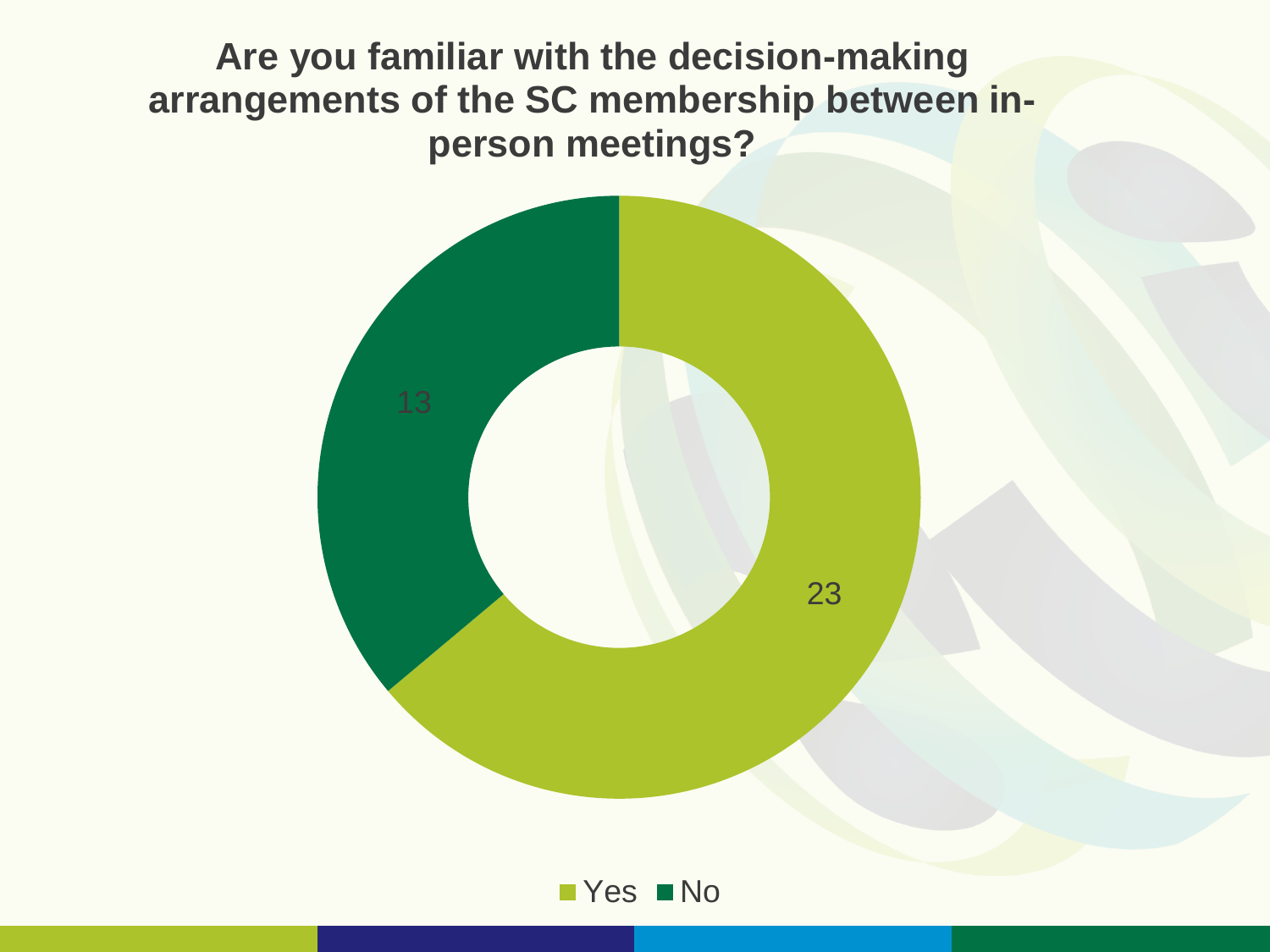**Do you believe the governance arrangements (Steering Committee Chair/Vice Chair, Secretariat, Sub-groups, Technical Advisory Group) are sufficiently inclusive, reflecting the multi-stakeholder nature of the initiative?**

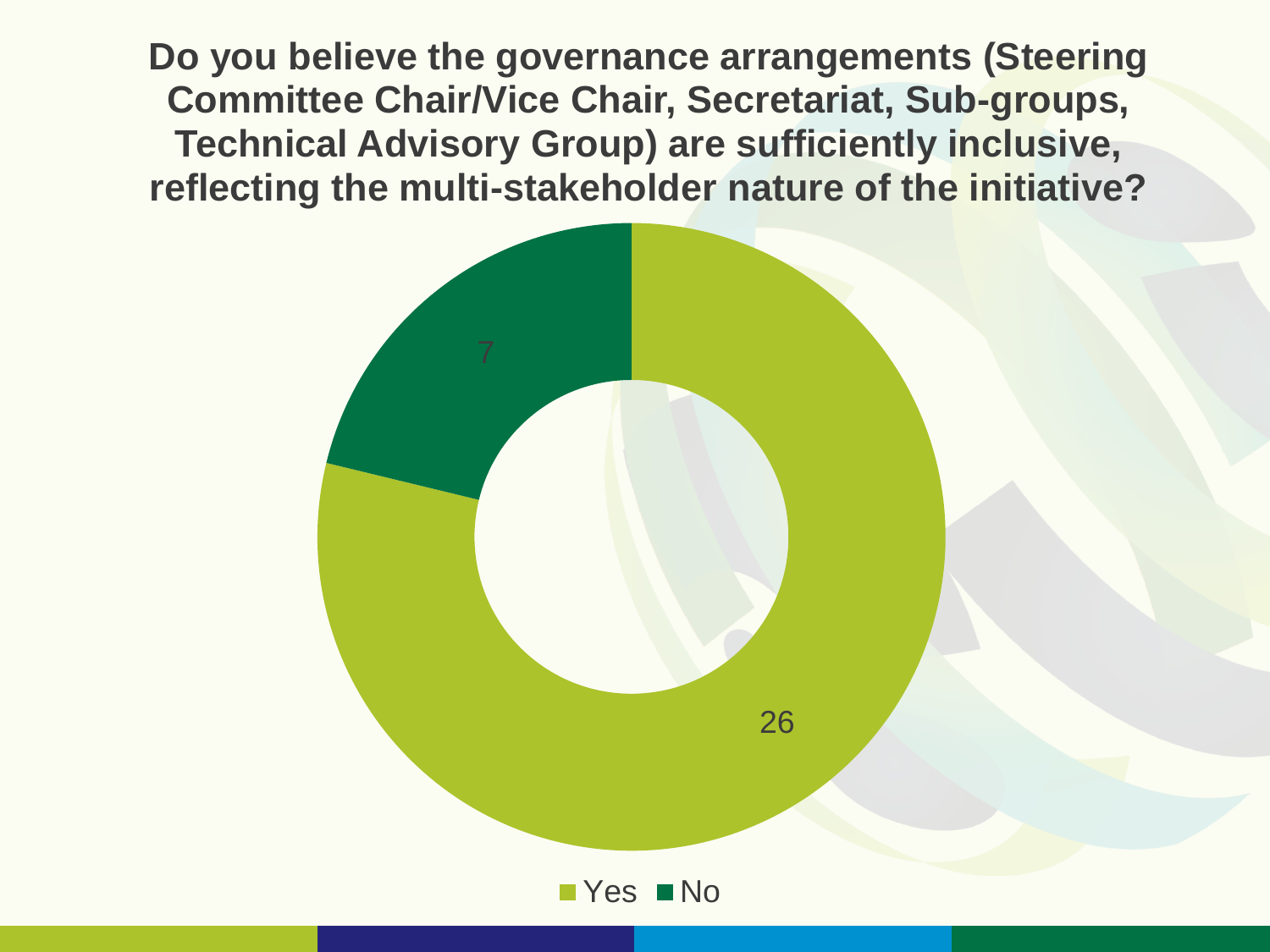### **Does the structure, size and composition of the Steering Committee allow for efficient decisionmaking?**



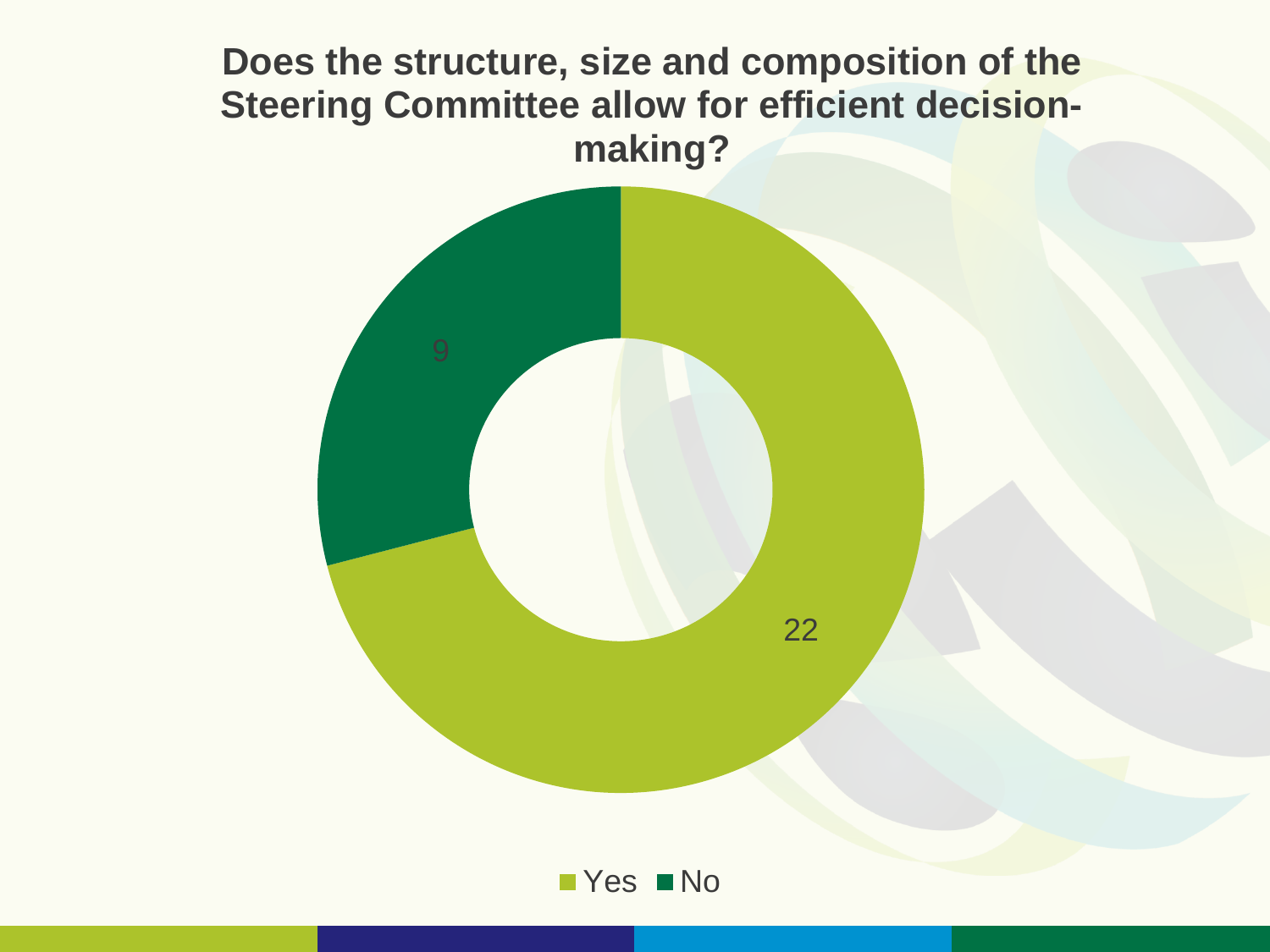### **SC views on governance arrangements (SC, Secretariat, subgroups, TAG etc.)**

- Suggested improvements:
	- Include views of partner countries in a better way
	- Bring data producers and users into the platform
	- Make clear if all members have an equal commitment to the organisation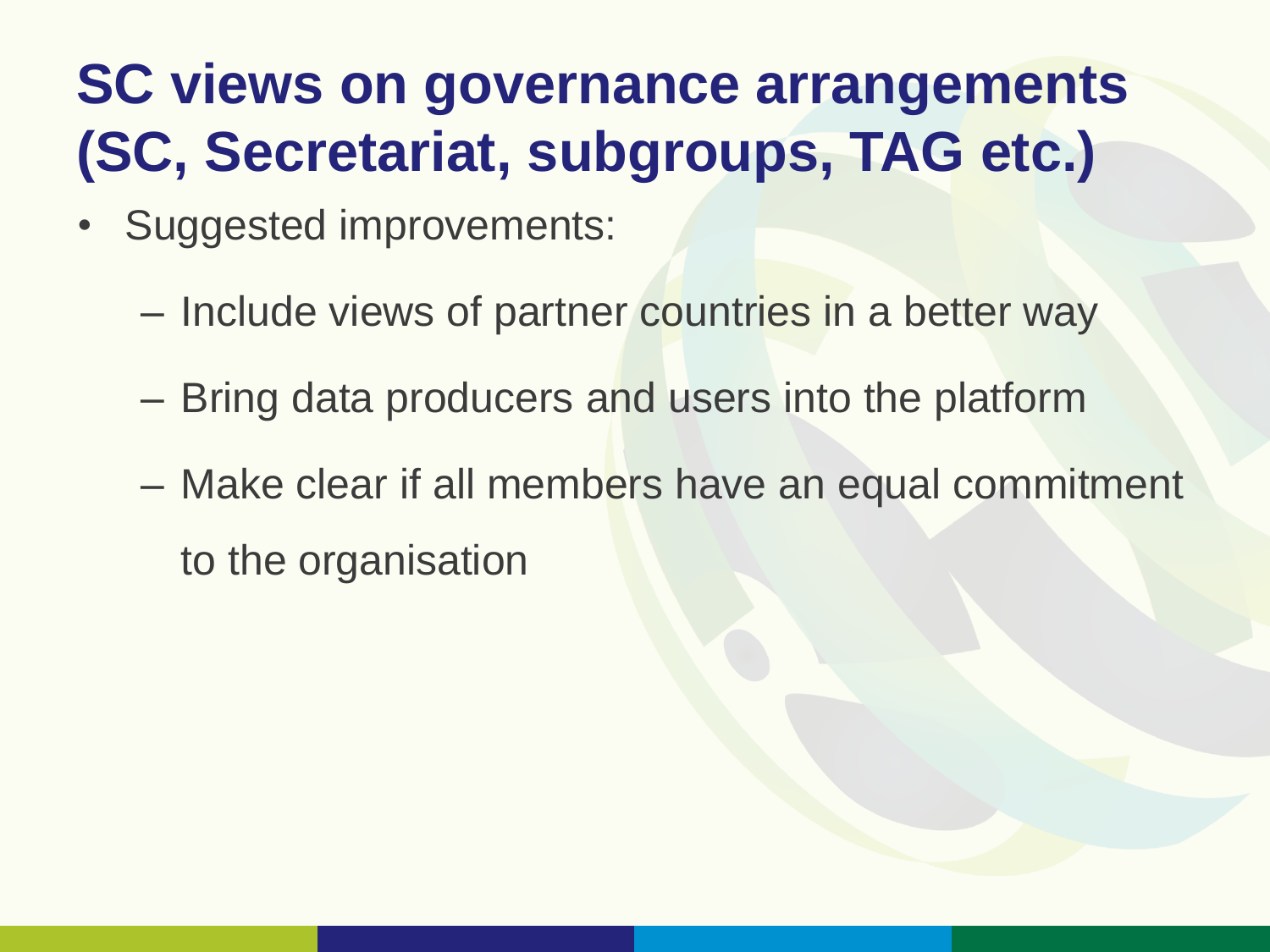### **SC views on SC meeting arrangements**

- Includes both informal and formal sessions
- Inclusive culture with respect and common goals
- Too big? Virtual / smaller meetings in between? Look at how other initiatives operate?
- Trapped in technical, budget and resource discussions. Should focus on strategic guidance.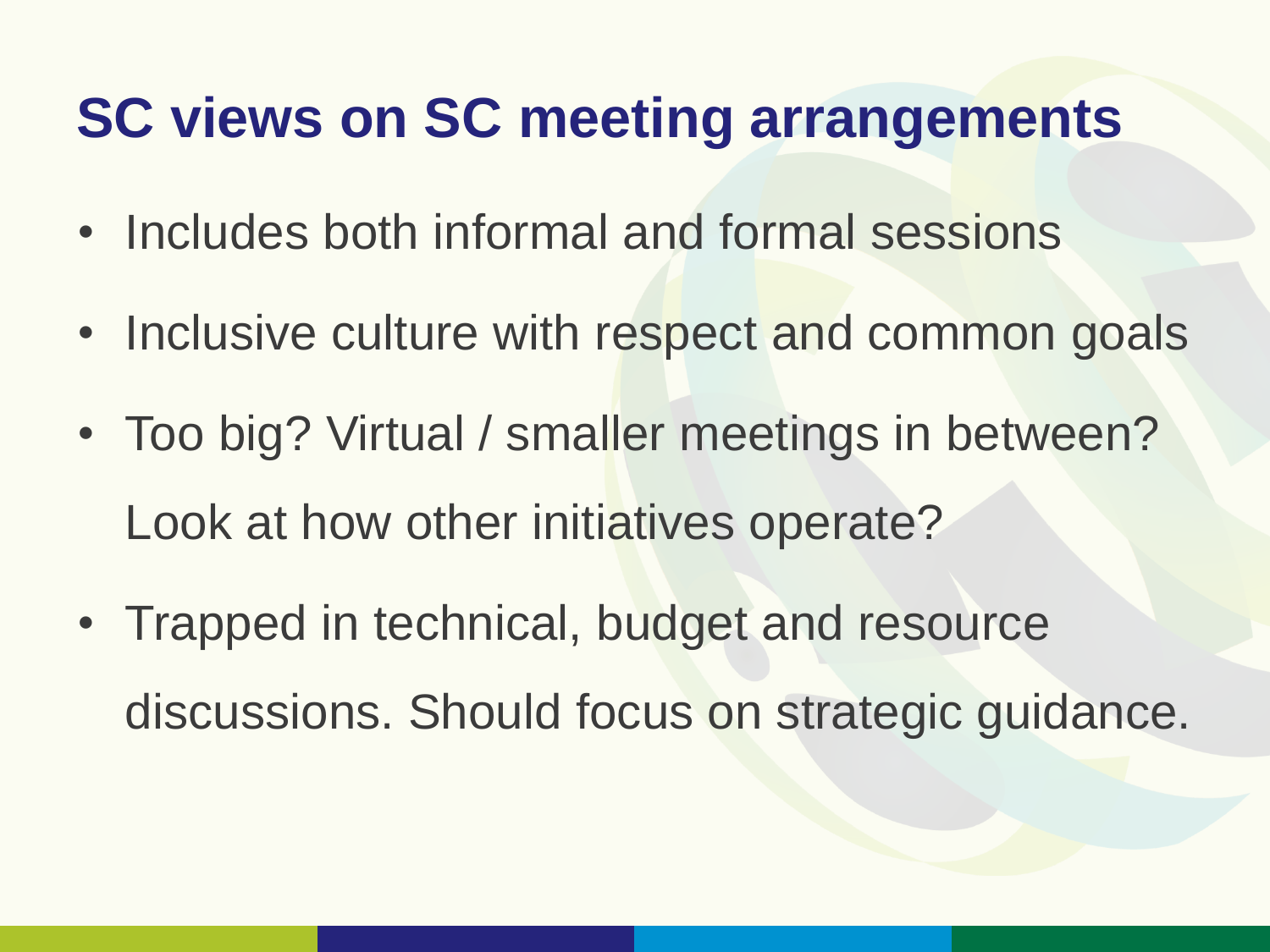## **SC views on hosting arrangement**

#### **Strengths**

- Multi-stakeholder
- Financial management
- Technical capacity
- Engaged, experienced and approachable staff

#### **Weaknesses**

- Multi-stakeholder
- Political leadership
- Unclear roles
- Communications, PC outreach and awareness